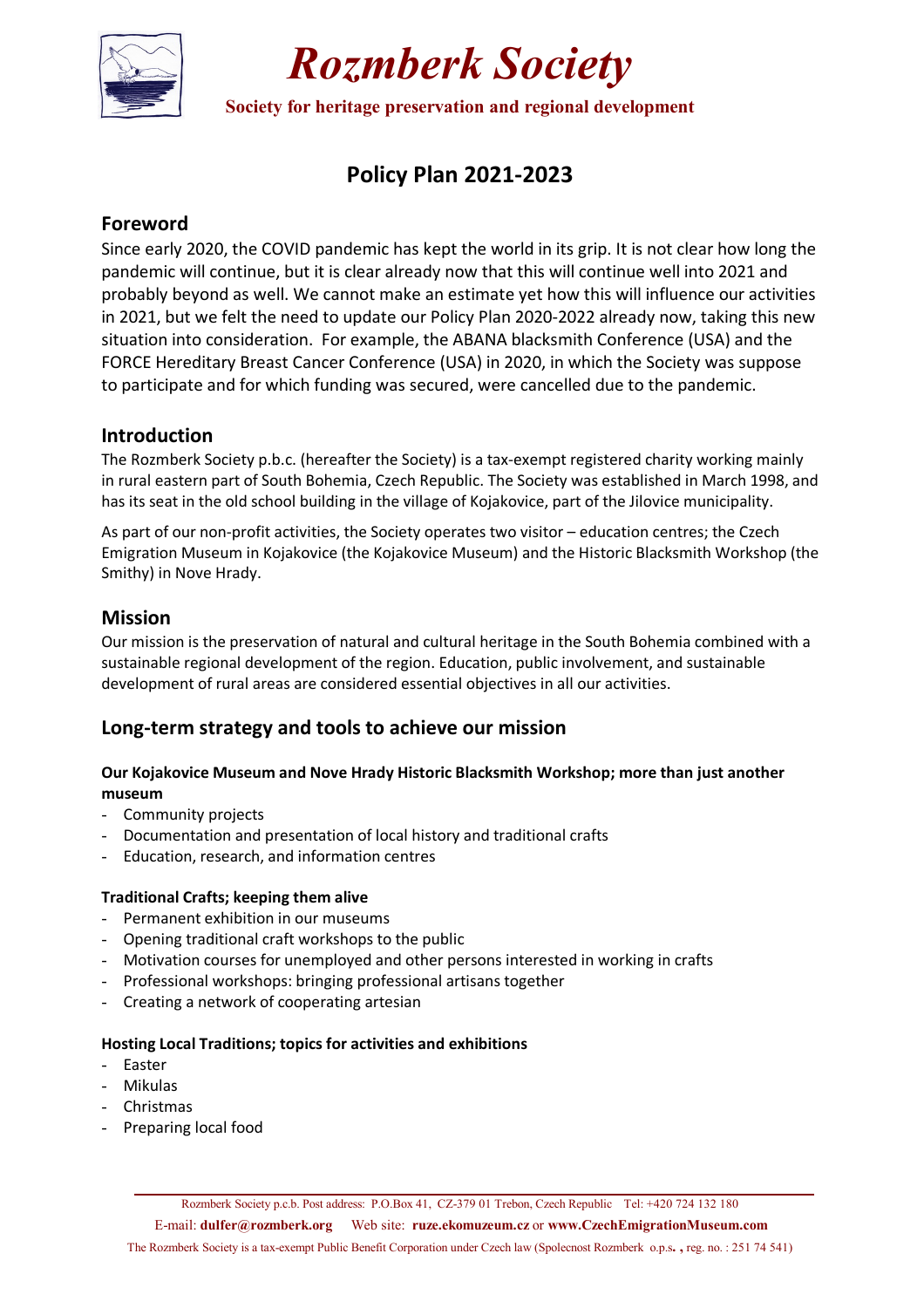

*The Rozmberk Society* 

#### **Education; learning as a life-long process**

- Motivation courses for unemployed people
- Presentations and exhibitions linked to local context
- Learning people to work with traditional crafts and cookery
- International EU activities and projects on education for all ages
- Local genealogy and family history workshops

#### **Work with children; learning about heritage at an early age**

- EU Youth exchanges
- Thematic Summer Camps for children from the municipality
- Ecological and environmental education
- Excursions for handicapped children
- After-school activities like learning pottery, lace making

#### **Community Activities**

- Improving conditions in the village
- Community decisions on village improvement (Museum, restoring playground and chapel)
- Joint community work on realizing village improvements
- Events, for example traditional cooking days, harvest fair, charcoaling, etc.

### **Policy Plan 2021 – 2023**

As result of the pandemic, all public annual events of the Society had to be cancelled in 2020. It is unclear how it will be in 2021, but we expect that at least in the first half year of 2021 our public activities will be severely limited.

While the Society was one of few non-profits to do annual community events like Easter in the early 2000s, now many organizations and villages in the region organize similar events. As such, apart from restrictions due to the pandemic, we will also limit the number of such events in the coming period.

For the last 17 years, the Society has facilitated Thematic Children Summer Camps and other events for children of the Jilovice municipality and later also from many other regions. In 2020, the summer camp was cancelled. Initially, the initiators of the summer camp wanted to establish their own organization for this in 2020, but this ran into problems and they have asked us to continue providing a logistic and financial basis for the summer camp in 2021 and beyond.

The Interreg-Danube project Network on WWI heritage ended in 2019, but we will continue with several of the activities, in particular actively involving locals and schools in extending the heritage activities and developing heritage tourism with our foreign partners. In addition, in the period 2021- 2023 the Society will focus on restarting our Ecomuseum activities and education-focussed activities. In addition, the Society also plans to shift a part of our focus to helping cancer patients in our region through an online information and discussion platform based upon existing platforms in the USA, UK, and the Netherlands.

#### **Planned projects – activities – events in 2021-2023**

1. Kojakovice Museum 20 year.

Our Kojakovice Museum will exist 20 years in 2021. We plan to celebrate this with several activities and events around the museum and in the village. We also plan to publish a book about the history of the people and the farms in the village. Funding will be sought in 2020 and 2021 from the Region of South Bohemia, the Municipality of Jilovice, and foreign and Czech visitors of the museum.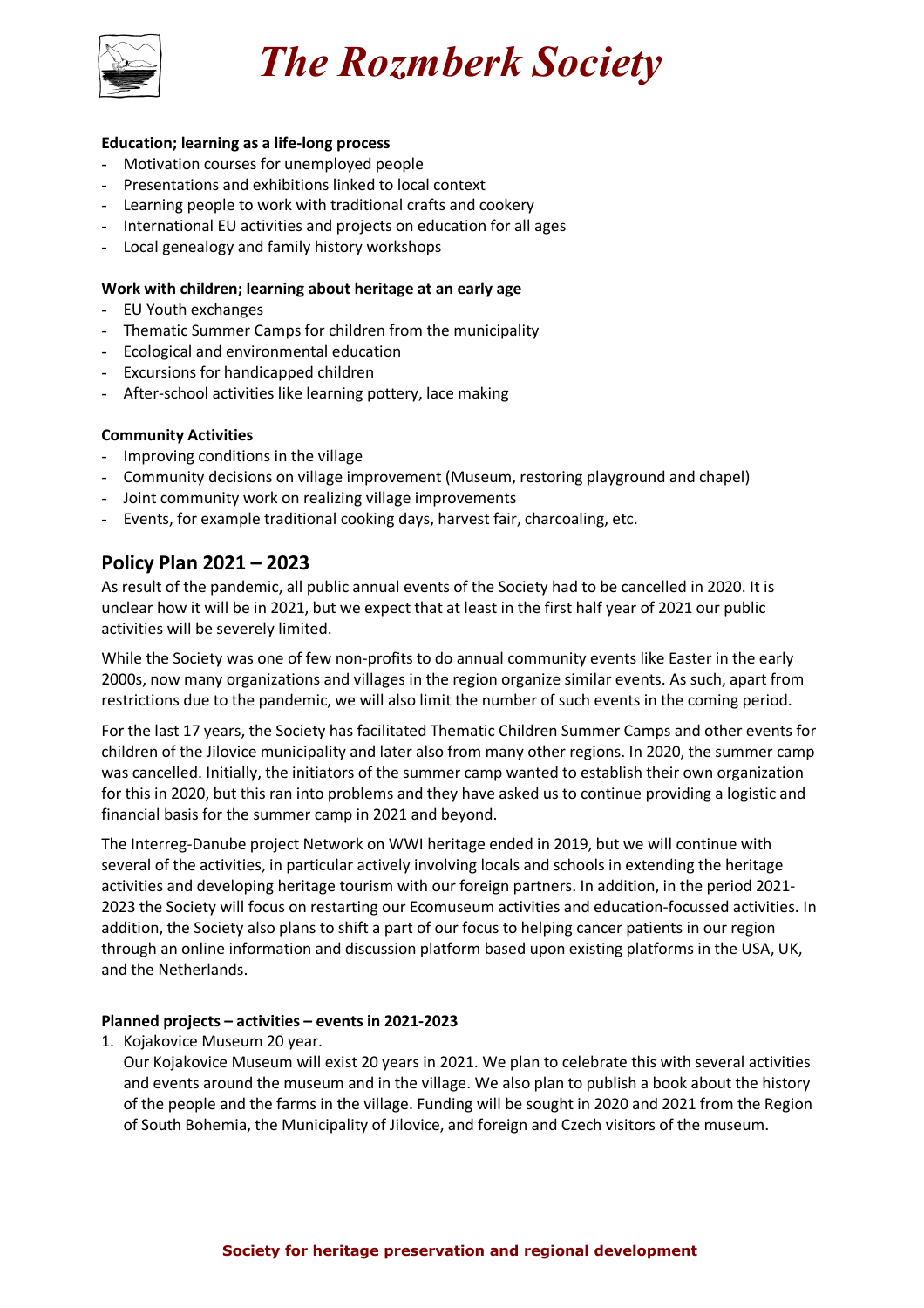# *The Rozmberk Society*



2. WWI Heritage conservation and heritage tourism.

Work on the new permanent WWI exhibition will continue in the coming years. Source research and interviews with people from the region will help us extend the database with information of soldiers from the region that fell during WWI, both on the Austro-Hungarian side and in the independent Czech Legion fighting on the Allied side. Time and funding allowing, we also plan to publish a booklet about the WWI memories and events affecting the village. Funding: see ad 1)

3. Craft Network: combining craft education with heritage conservation in an international network. As part of the NETWORLD activities, we involved apprentice blacksmiths in making a WWI monument and our new WWI exhibition. We also organized a Youth Exchange, visiting Slovenia and Italy. During this exchange, we visited the European Centre for Training Craftsmen in the Conservation of the Architectural Heritage (Thiene, Italy), the Faculty of Design (Ljubljana, Slovenia), and later the Danube University Krems (Krems, Austria). All agreed in principal trying to establish a European network project for crafts and heritage conservation. Preparatory activities were put on hold in 2020, in 2021 and 2022 we will prepare EU applications under the new rounds of EU projects for the period 2021-2028. One problem here is that with the still outstanding loan, committing to a new project needing pre- and co-funding is difficult.

As part of our Craft activities, the Society had obtained funding to take a blacksmith team to the ABANA blacksmith conference in June 2020. That conference has been cancelled, but we are already in discussion with ABANA to send a team to the 2022 Conference.

4. Ecomuseum restart

In the early 2000s, the Society was involved in pilot projects and international cooperation to help develop the Ecomuseum concept in especially the Visegrad Four countries (Poland, Czech Republic, Slovakia, Hungary). An Ecomuseum is a museum without walls, involving the local people in preserving and presenting their heritage. This concept failed to gain traction in our region. It was too short after the fall of the Iron Curtain; locals were not much interested in becoming involved in another volunteer community activity. Now the concept is getting renewed attention and the Society is looking for new local and international partners to develop this properly.

5. Education – EU Erasmus+ programme

Part of raising awareness for craft networks, heritage conservation, cultural tourism, and ecomuseums is in participating in or organizing EU Erasmus+ projects on student, staff, and stakeholder mobility. The program funding is 100%, no pre-financing and leaves some small profit for the Society as well. We will apply for such funding in 2022 and later.

6. Online Cancer Support Platform

Experiences with cancer patients in our direct surroundings show that patient information, doctorpatient relations, and support organizations are far less good in our region compared with, for example, the Netherlands and the USA. We are investigating the need for and feasibility off establishing an information platform and discussion forum for cancer patients based upon the Dutch, UK, and US experience. Direct contacts with US partners, especially with FORCE (Hereditary Breast Cancer Organization) had to be put on hold during the pandemic. We hope that in 2022 we can restart this effort combed with visiting the 2022 ABANA Conference .

7. Marketing

Visitors to our centres mention that they have problems finding us, and also that our websites are not easy accessible on smart phones. In the coming period, updating our websites to mobilefriendly and more attractive for tourists will have a high priority. We will announce our activities more pronounced on social media and platforms like Trip Advisor and Booking.com, and also update more regularly. We will try find funding for a media campaign, but if no funds are forthcoming, the work will be done with volunteers.